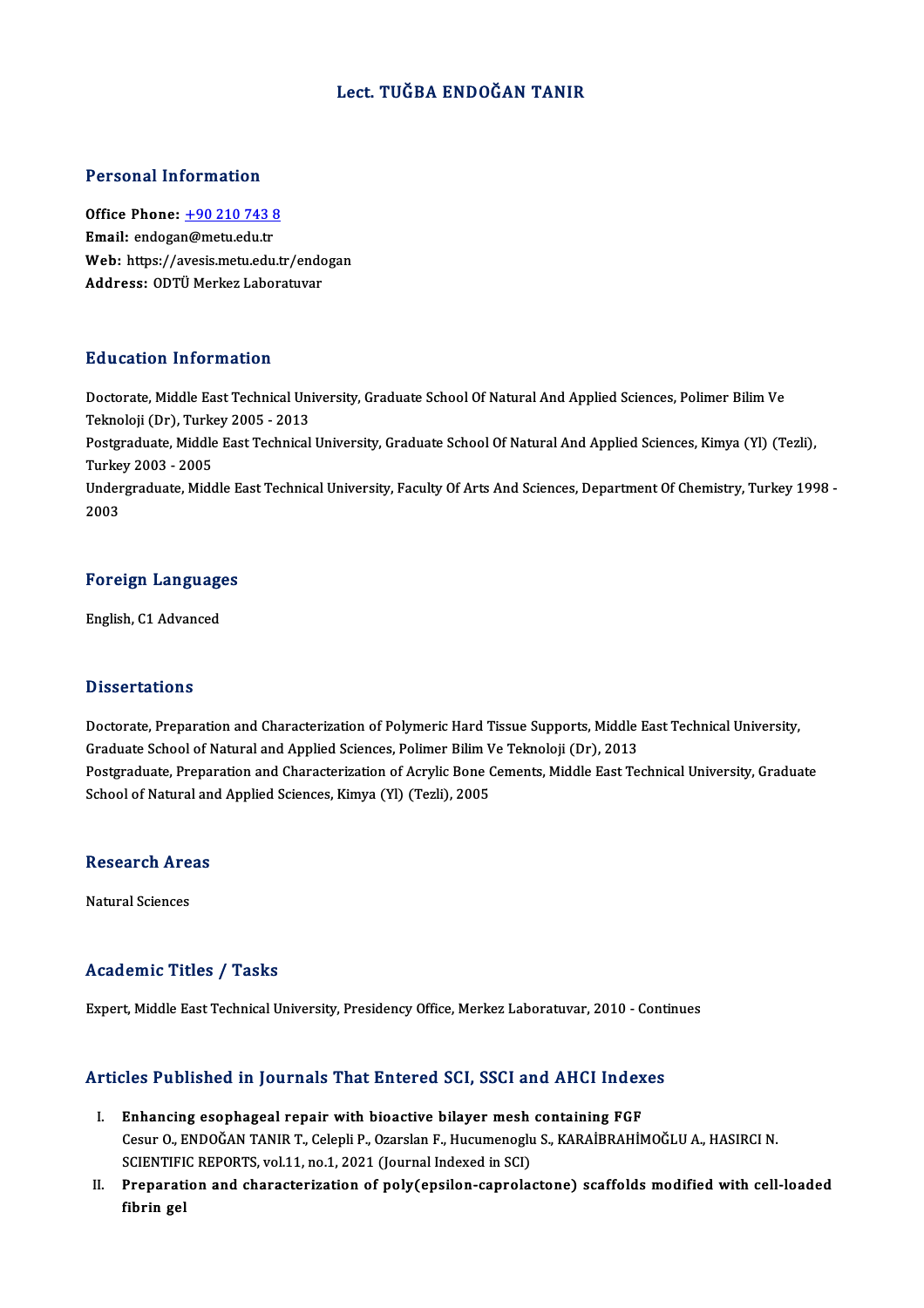Malikmammadov E., ENDOĞAN TANIR T., KIZILTAY A., Hasirci N.<br>INTERNATIONAL JOURNAL OF PIOLOGICAL MACROMOLECULES Malikmammadov E., ENDOĞAN TANIR T., KIZILTAY A., Hasirci N.<br>INTERNATIONAL JOURNAL OF BIOLOGICAL MACROMOLECULES, vol.125, pp.683-689, 2019 (Journal Indexed in Malil<br>INTE<br>SCI)<br>Sunt INTERNATIONAL JOURNAL OF BIOLOGICAL MACROMOLECULES, vol.125, pp.683-689, 2019 (Jou<br>SCI)<br>III. Synthesis and characterization of polycaprolactone-based segmented polyurethanes<br>Cunov A. KIZU TAV A. HASIDCLN, ENDOČAN TANID T

### SCI)<br>Synthesis and characterization of polycaprolacto<br>Guney A., KIZILTAY A., HASIRCI N., ENDOĞAN TANIR T.<br>TURKISH JOURNAL OF CHEMISTRY vol.43, no.3, nn.453 Synthesis and characterization of polycaprolactone-based segmented polyuretha<br>Guney A., KIZILTAY A., HASIRCI N., ENDOĞAN TANIR T.<br>TURKISH JOURNAL OF CHEMISTRY, vol.43, no.2, pp.452-463, 2019 (Journal Indexed in SCI)<br>PCL, T Guney A., KIZILTAY A., HASIRCI N., ENDOĞAN TANIR T.<br>IV. PCL-TCP wet spun scaffolds carrying antibiotic-loaded microspheres for bone tissue engineering<br>Malilmammadov E. ENDOĞAN TANIR T. KIZILTAY A. Hasirsi V. Hasirsi N. TURKISH JOURNAL OF CHEMISTRY, vol.43, no.2, pp.452-463, 2019 (Journa<br>PCL-TCP wet spun scaffolds carrying antibiotic-loaded microspher<br>Malikmammadov E., ENDOĞAN TANIR T., KIZILTAY A., Hasirci V., Hasirci N.<br>JOUPMAL OF PJOMA PCL-TCP wet spun scaffolds carrying antibiotic-loaded microspheres for bone tissue engineering<br>Malikmammadov E., ENDOĞAN TANIR T., KIZILTAY A., Hasirci V., Hasirci N.<br>JOURNAL OF BIOMATERIALS SCIENCE-POLYMER EDITION, vol.29 Malikmammadov E., ENDOĞAN TANIR T., KIZILTAY A., Hasirci V., Hasirci N.<br>JOURNAL OF BIOMATERIALS SCIENCE-POLYMER EDITION, vol.29, pp.805-8<br>V. PCL and PCL-based materials in biomedical applications<br>Malikmammadov E., ENDOĞAN JOURNAL OF BIOMATERIALS SCIENCE-POLYMER EDITION, vol.29, pp.805-824, 2018 (Journal Indexed in SCI)

JOURNAL OF BIOMATERIALS SCIENCE-POLYMER EDITION, vol.29, pp.863-893, 2018 (Journal Indexed in SCI) VI. 3D printed poly(epsilon-caprolactone) scaffolds modified with hydroxyapatite and poly(propylene

fournal OF BIOMATERIALS SCIENCE-POLYMER EDITION, vol.29, pp.863-8<br>3D printed poly(epsilon-caprolactone) scaffolds modified with hydrenarate) and their effects on the healing of rabbit femur defects<br>Bürükayngur S. Tonis T. 3D printed poly(epsilon-caprolactone) scaffolds modified with hydroxyapatite and poly(propylene<br>fumarate) and their effects on the healing of rabbit femur defects<br>Büyüksungur S., Tanir T., Büyüksungur A., Bektas E. I. , Ko f<mark>umarate) an</mark><br>Büyüksungur !<br>Tönük E., et al.<br>PIOMATEPLAL Büyüksungur S., Tanir T., Büyüksungur A., Bektas E. I. , Kose G. T. , Yücel D., Beyzadeo<br>Tönük E., et al.<br>BIOMATERIALS SCIENCE, vol.5, no.10, pp.2144-2158, 2017 (Journal Indexed in SCI)<br>Preperation and Characterization of Tönük E., et al.<br>BIOMATERIALS SCIENCE, vol.5, no.10, pp.2144-2158, 2017 (Journal Indexed in SCI)<br>VII. Preparation and Characterization of Chitosan and PLGA-Based Scaffolds for Tissue Engineering<br>Annlications

## **BIOMATERIAL<br>Preparation<br>Applications**<br>ENDOČAN TAN Applications<br>ENDOĞAN TANIR T., Hasirci V., Hasirci N.

POLYMER COMPOSITES, vol.36, no.10, pp.1917-1930, 2015 (Journal Indexed in SCI)

- VIII. Electrospinning of chitosan/poly(lactic acid-co-glycolic acid)/hydroxyapatite composite nanofibrous POLYMER COMPOSITES, vol.36, no.10, pp.1917<br>Electrospinning of chitosan/poly(lactic a<br>mats for tissue engineering applications<br>ENDOČAN TANIP T. Hosirsi V. Hosirsi N Electrospinning of chitosan/poly(lac<br>mats for tissue engineering applicati<br>ENDOĞAN TANIR T., Hasirci V., Hasirci N.<br>POLYMER PULLETIN vol 71 no 11 nn 20 mats for tissue engineering applications<br>ENDOĞAN TANIR T., Hasirci V., Hasirci N.<br>POLYMER BULLETIN, vol.71, no.11, pp.2999-3016, 2014 (Journal Indexed in SCI)<br>Agrylia Bone Comenta: Effects of the Boly(methyl methecrylate)
	-

### ENDOĞAN TANIR T., Hasirci V., Hasirci N.<br>POLYMER BULLETIN, vol.71, no.11, pp.2999-3016, 2014 (Journal Indexed in SCI)<br>IX. Acrylic Bone Cements: Effects of the Poly(methyl methacrylate) Powder Size and Chitosan Addition POLYMER BULLETIN, v<br>Acrylic Bone Cement<br>on Their Properties<br>ENDOČAN TANIB T. EL Acrylic Bone Cements: Effects of the Poly(methyl methacrylate) Powder Size a<br>Their Properties<br>ENDOĞAN TANIR T., KIZILTAY A., Kose G. T. , ÇOMUNOĞLU N., Beyzadeoglu T., Hasirci N.<br>JOUPMAL OF APPLIED POLYMER SCIENCE vol 121

on Their Properties<br>ENDOĞAN TANIR T., KIZILTAY A., Kose G. T. , ÇOMUNOĞLU N., Beyzadeoglu T., Hasirci N.<br>JOURNAL OF APPLIED POLYMER SCIENCE, vol.131, no.3, 2014 (Journal Indexed in SCI)<br>Effects of Ethylone Ovide Bestaniliz ENDOĞAN TANIR T., KIZILTAY A., Kose G. T. , ÇOMUNOĞLU N., Beyzadeoglu T., Hasirci N.<br>JOURNAL OF APPLIED POLYMER SCIENCE, vol.131, no.3, 2014 (Journal Indexed in SCI)<br>X. Effects of Ethylene Oxide Resterilization and In-vitr

## JOURNAL OF APPLIED POLYMER SCIENCE, vol.131, no<br>Effects of Ethylene Oxide Resterilization and In-<br>Partially Absorbable Composite Hernia Meshes<br>ENDOČAN TANIR T. Owevleli L. Kulasselu H. Serbetei Effects of Ethylene Oxide Resterilization and In-vitro Degradation o<br>Partially Absorbable Composite Hernia Meshes<br>ENDOĞAN TANIR T., Ozyaylali I., Kulacoglu H., Serbetci K., Kiyak G., Hasirci N.<br>CHIBURCIA vel 108 ne 6 np 84 Partially Absorbable Composite Hernia Meshes<br>ENDOĞAN TANIR T., Ozyaylali I., Kulacoglu H., Serbetci K., Kiyak G., Hasirci N<br>CHIRURGIA, vol.108, no.6, pp.840-848, 2013 (Journal Indexed in SCI)<br>XI. Gelatin Based Scaffolds an

ENDOĞAN TANIR T., Ozyaylali I., Kulacoglu H., Serbetci K., Kiyak G., Hasirci N.

CHIRURGIA, vol.108, no.6, pp.840-848, 2013 (Journal Indexed in SCI)<br>Gelatin Based Scaffolds and Effect of EGF Dose on Wound Healing<br>Bilgic H., Demiriz M., Ozler M., Ide T., Dogan N., Gumus S., KIZILTAY A., ENDOĞAN TANIR T. Ge<br>Bil<br>IO Bilgic H., Demiriz M., Ozler M., Ide T., Dogan N., Gumus S., KIZILTAY A., ENDOĞAN TANIR T., HASIRCI V. N. , Hasirci<br>N.<br>JOURNAL OF BIOMATERIALS AND TISSUE ENGINEERING, vol.3, no.2, pp.205-211, 2013 (Journal Indexed in SCI)<br>

N.<br>JOURNAL OF BIOMATERIALS AND TISSUE ENGINEERING, vol.3, no.2, pp.205-211, 2<br>XII. Modification of Acrylic Bone Cements with Oxygen Plasma and Additives<br>ENDOČAN TANIP T. KIZH TAV A. Hasirsi V. Hasirsi N JOURNAL OF BIOMATERIALS AND TISSUE ENGINEERI<br>Modification of Acrylic Bone Cements with Oxyg<br>ENDOĞAN TANIR T., KIZILTAY A., Hasirci V., Hasirci N.<br>JOUPNAL OF PIOMATERIALS AND TISSUE ENCINEERI Modification of Acrylic Bone Cements with Oxygen Plasma and Additives<br>ENDOĞAN TANIR T., KIZILTAY A., Hasirci V., Hasirci N.<br>JOURNAL OF BIOMATERIALS AND TISSUE ENGINEERING, vol.2, no.3, pp.236-243, 2012 (Journal Indexed in ENDOĞAN TANIR T., KIZILTAY A., Hasirci V., Hasirci N.<br>JOURNAL OF BIOMATERIALS AND TISSUE ENGINEERING, vol.2, no.3, pp.<br>XIII. Blood compatibility of polymers derived from natural materials<br>Eqdel M. ENDOČAN TANIR T. Hasirsi

### JOURNAL OF BIOMATERIALS AND TISSUE ENGINEERING, vol.2, no.3, pp.236-243, 20<br>Blood compatibility of polymers derived from natural materials<br>Fedel M., ENDOĞAN TANIR T., Hasirci N., Maniglio D., Morelli A., Chiellini F., Mott Blood compatibility of polymers derived from natural materials<br>Fedel M., ENDOĞAN TANIR T., Hasirci N., Maniglio D., Morelli A., Chiellini F., Motta A.<br>JOURNAL OF BIOACTIVE AND COMPATIBLE POLYMERS, vol.27, no.4, pp.295-312, Fedel M., ENDOĞAN TANIR T., Hasirci N., Maniglio D., Morelli A., Chiellini F., Motta A.<br>JOURNAL OF BIOACTIVE AND COMPATIBLE POLYMERS, vol.27, no.4, pp.295-312, 20<br>XIV. Microfabrication of PDLLA scaffolds

JOURNAL OF BIOACTIVE AND COMPATIBLE POLYMERS, vol.27, no.4, pp.295-312, 2012 (Journal Microfabrication of PDLLA scaffolds<br>Carletti E., ENDOĞAN TANIR T., Hasirci N., HASIRCI V.N. , Maniglio D., Motta A., Migliaresi C.<br>JOURN JOURNAL OF TISSUE ENGINEERING AND REGENERATIVE MEDICINE, vol.5, no.7, pp.569-577, 2011 (Journal Indexed in SCI) Carletti E., ENDOĞAN TANIR T., Hasirci N., HASIRCI V. N., Maniglio D., Motta A., Migliaresi C. JOURNAL OF TISSUE ENGINEERING AND REGENERATIVE MEDICINE, vol.5, no.7, pp.569-577, 2011 (Journal<br>Indexed in SCI)<br>XV. Comparison of in vitro cytotoxicity and genotoxicity of MMA-based polymeric materials and various<br>matellis

# Indexed in SCI)<br>Comparison of in<br>metallic materials<br>C<sup>ULCE 17</sup> S. Curban Comparison of in vitro cytotoxicity and genotoxicity of MMA-b<br>metallic materials<br>GÜLÇE İZ S., Gurhan S. I. D. , Sen B. H. , ENDOĞAN TANIR T., HASIRCI N.<br>TURKISH JOURNAL OF MEDICAL SCIENCES .val 40 ne 6 np 905 916 34

metallic materials<br>GÜLÇE İZ S., Gurhan S. I. D. , Sen B. H. , ENDOĞAN TANIR T., HASIRCI N.<br>TURKISH JOURNAL OF MEDICAL SCIENCES, vol.40, no.6, pp.905-916, 2010 (Journal Indexed in SCI)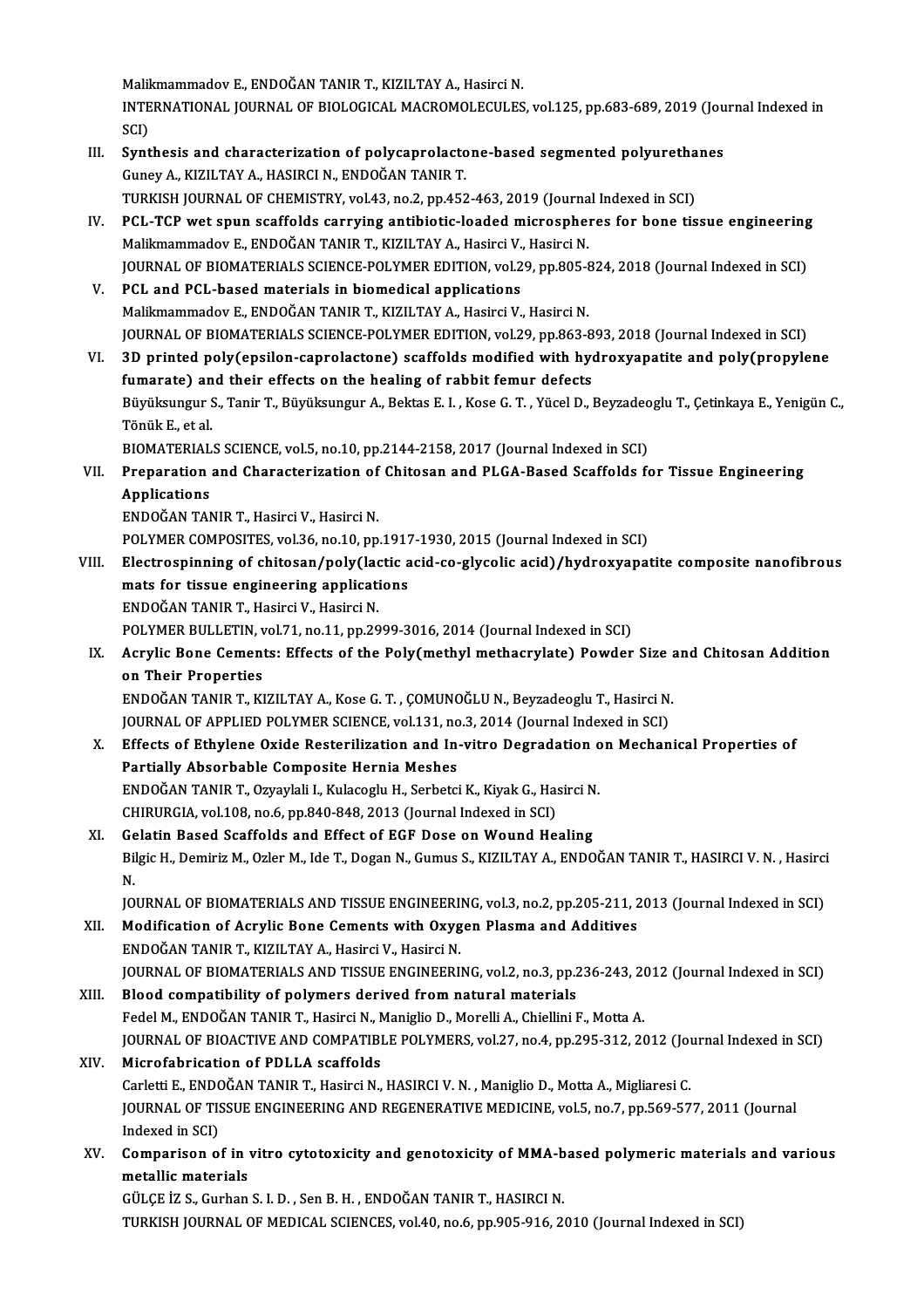- XVI. Effect of oxygen plasma on surface properties and biocompatibility of PLGA films<br>Hesirgi N. FNDOČAN TANIR T. Verder E. KIZU TAV A. Hesirgi V. Effect of oxygen plasma on surface properties and bioco:<br>Hasirci N., ENDOĞAN TANIR T., Vardar E., KIZILTAY A., Hasirci V.<br>SUREACE AND INTERFACE ANALYSIS, vol.42, pp.486,491,2010. Effect of oxygen plasma on surface properties and biocompatibility of PLGA fil<br>Hasirci N., ENDOĞAN TANIR T., Vardar E., KIZILTAY A., Hasirci V.<br>SURFACE AND INTERFACE ANALYSIS, vol.42, pp.486-491, 2010 (Journal Indexed in S Hasirci N., ENDOĞAN TANIR T., Vardar E., KIZILTAY A., Hasirci V.<br>SURFACE AND INTERFACE ANALYSIS, vol.42, pp.486-491, 2010 (Journal Indexed in SCI)<br>XVII. Effects of Ingredients on Thermal and Mechanical Properties of Acryli SURFACE AND INTERFACE ANALYSIS, vol.42, pp.486-491, 2010 (Journal Indexed in SCI)
- JOURNAL OF APPLIED POLYMER SCIENCE, vol.113, no.6, pp.4077-4084, 2009 (Journal Indexed in SCI)

#### Books&Book Chapters

- I. Biomaterials Surface Properties: Impllications in Immune Response ENDOĞANTANIRT.,ESENDAĞLIG.,AKSOYE.A. Biomaterials Surface Properties: Impllications in Immune Response<br>ENDOĞAN TANIR T., ESENDAĞLI G., AKSOY E. A.<br>in: Biomaterials and Immune Response: Complications, Mechanisms and Immunomodulation, Vrana, Nihal Engin,<br>Editor ENDOĞAN TANIR T., ESENDAĞLI G., AKSOY E. A.<br>in: Biomaterials and Immune Response: Complications, Mec<br>Editor, CRC Press Taylor Francis Group, pp.121-140, 2018<br>Polymor Eundamentale: Polymor Synthosis Editor, CRC Press Taylor Francis Group, pp.121-140, 2018<br>II. Polymer Fundamentals: Polymer Synthesis
- HASIRCIV.N. ,HURİP.,ENDOĞANTANIRT.,EKEG.,HASIRCIN. Polymer Fundamentals: Polymer Synthesis<br>HASIRCI V. N. , HURİ P., ENDOĞAN TANIR T., EKE G., HASIRCI N.<br>in: Comprehensive Biomaterials, P. Ducheyne, K.E. Healy, D.W. Hutmacher, D.W. Grainger, C.J. Kirkpatrick, Editor,<br>Elsevi HASIRCI V. N. , HURİ P., ENE<br>in: Comprehensive Biomate<br>Elsevier, pp.478-506, 2017<br>Polymor Eundemantele: in: Comprehensive Biomaterials, P. Ducheyne, K.I<br>Elsevier, pp.478-506, 2017<br>III. Polymer Fundamentals: Polymer Synthesis<br>HASERCLV N. HURLE ENDOČAN TANIR T. EVE
- Elsevier, pp.478-506, 2017<br>Polymer Fundamentals: Polymer Synthesis<br>HASIRCI V. N. , HURİ P., ENDOĞAN TANIR T., EKE G., HASIRCI N.<br>in: Comprehensive Biematerials, B. Dushevne, K.E. Healy, D.W. K III. Polymer Fundamentals: Polymer Synthesis<br>HASIRCI V. N. , HURİ P., ENDOĞAN TANIR T., EKE G., HASIRCI N.<br>in: Comprehensive Biomaterials, P. Ducheyne, K.E. Healy, D.W. Hutmacher, D.W. Grainger, C.J. Kirkpatrick, Editor,<br>E HASIRCI V. N. , HURİ P., ENE<br>in: Comprehensive Biomate<br>Elsevier, pp.478-506, 2017

# Elsevier, pp.478-506, 2017<br>Refereed Congress / Symposium Publications in Proceedings

- efereed Congress / Symposium Publication<br>I. PCL-Fibrin Scaffolds for Tissue Engineering<br>Malilmammadou E. ENDOČAN TANIR T. KIZU TAN I. PCL-Fibrin Scaffolds for Tissue Engineering<br>Malikmammadov E., ENDOĞAN TANIR T., KIZILTAY A., HASIRCI V. N., HASIRCI N. PCL-Fibrin Scaffolds for Tissue Engineering<br>Malikmammadov E., ENDOĞAN TANIR T., KIZILTAY A., HASIRCI V. N. , HASIRCI N.<br>22nd International Biomedical Science and Technology Symposium, 12 - 14 May 2017<br>Polymonia bilayar saa
- II. Polymeric bilayer scaffolds co-cultured with L929 and BMSCs for periodontal applications<br>KIZILTAY A., DÜZENLİ İ., ENDOĞAN TANIR T., HASIRCI N. 22nd International Biomedical Science and Technology Sy<br>Polymeric bilayer scaffolds co-cultured with L929<br>KIZILTAY A., DÜZENLİ İ., ENDOĞAN TANIR T., HASIRCI N.<br>22nd International Biomedical Science Technology Symne 22nd International Biomedical Science Technology Symposium, BIOMED 2017, Ankara, Turkey, 12 - 14 May 2017
- III. PCL-Fibrin scaffolds for bone tissue engineering applications 22nd International Biomedical Science Technology Symposium, BIOMED 2017, A.<br>**PCL-Fibrin scaffolds for bone tissue engineering applications**<br>malikmammadov e., ENDOĞAN TANIR T., KIZILTAY A., HASIRCI V. N. , HASIRCI N.<br>22nd I PCL-Fibrin scaffolds for bone tissue engineering applications<br>malikmammadov e., ENDOĞAN TANIR T., KIZILTAY A., HASIRCI V. N. , HASIRCI N.<br>22nd International Biomedical Science Technology Symposium, Ankara, Turkey, 12 - 14 malikmammadov e., ENDOĞAN TANIR T., KIZILTAY A., HASIRCI V. N. , HASIRCI N.<br>22nd International Biomedical Science Technology Symposium, Ankara, Turkey, 12 - 14 May 2017<br>IV. Platelet adhesion and protein adsorption on hepar
- 22nd International Biomedical Science Technology Symposium, An<br>Platelet adhesion and protein adsorption on heparin immo<br>acrylonitrile co ethyl methacrylate copolymer membranes<br>ENDOČAN TANIP T. VAPCIJN E. Vidy Unal A. HASIP Platelet adhesion and protein adsorption on hepari<br>acrylonitrile co ethyl methacrylate copolymer mem<br>ENDOĞAN TANIR T., VARGÜN E., Yıldız Ünal A., HASIRCI N.<br>World Polymer Congress Masre 2016 17 - 21 July 2016 acrylonitrile co ethyl methacrylate copolymer membranes<br>ENDOĞAN TANIR T., VARGÜN E., Yıldız Ünal A., HASIRCI N.<br>World Polymer Congress Macro 2016, 17 - 21 July 2016
- V. Surface modified multi-functional PCL/TCP fibrous scaffolds MALİKMAMMADOV E., ENDOĞAN TANIR T., KIZILTAY A., HASIRCI N., HASIRCI V. N. 10th World Biomaterials Congress, 17 - 22 May 2016 MALİKMAMMADOV E., ENDOĞAN TANIR T., KIZILTAY A., HASIRCI I<br>10th World Biomaterials Congress, 17 - 22 May 2016<br>VI. PCL based Bilayer Scaffolds for Dental Tissue Engineering<br>Düsenli LKIZU TAY A. ENDOĞAN TANIR T. HASIRCI V.N.
- 10th World Biomaterials Congress, 17 22 May 2016<br>PCL based Bilayer Scaffolds for Dental Tissue Engineering<br>Düzenli İ., KIZILTAY A., ENDOĞAN TANIR T., HASIRCI V. N. , HASIRCI N.<br>21st International Biomedical Science and T Düzenli İ., KIZILTAY A., ENDOĞAN TANIR T., HASIRCI V. N., HASIRCI N.<br>21st International Biomedical Science and Technology Symposium, Antalya, Turkey, 22 - 24 October 2015
- VII. Modelling of 3D Scaffolds for Patient Specific Implants BÜYÜKSUNGURA.,HASIRCIN.,ENDOĞANTANIRT.,HASIRCIV.N. 21st International Biomedical Science and Technology Symposium, 22 - 24 October 2015 BÜYÜKSUNGUR A., HASIRCI N., ENDOĞAN TANIR T., HASIRCI V. N.<br>21st International Biomedical Science and Technology Symposium, 22 - 24 October 2015<br>VIII. Functional PCL Scaffolds Local Antibiotic Delivery in Bone Tissue Engin
- Malikmammadov E., ENDOĞAN TANIR T., KIZILTAY A., HASIRCI V. N., HASIRCI N.<br>21st International Biomedical Science and Technology Symposium, Antalya, Turkey, 22 24 October 2015 Functional PCL Scaffolds Local Antibiotic Delivery in Bone Tissue Engineering Applications<br>Malikmammadov E., ENDOĞAN TANIR T., KIZILTAY A., HASIRCI V. N. , HASIRCI N.<br>21st International Biomedical Science and Technology Sy